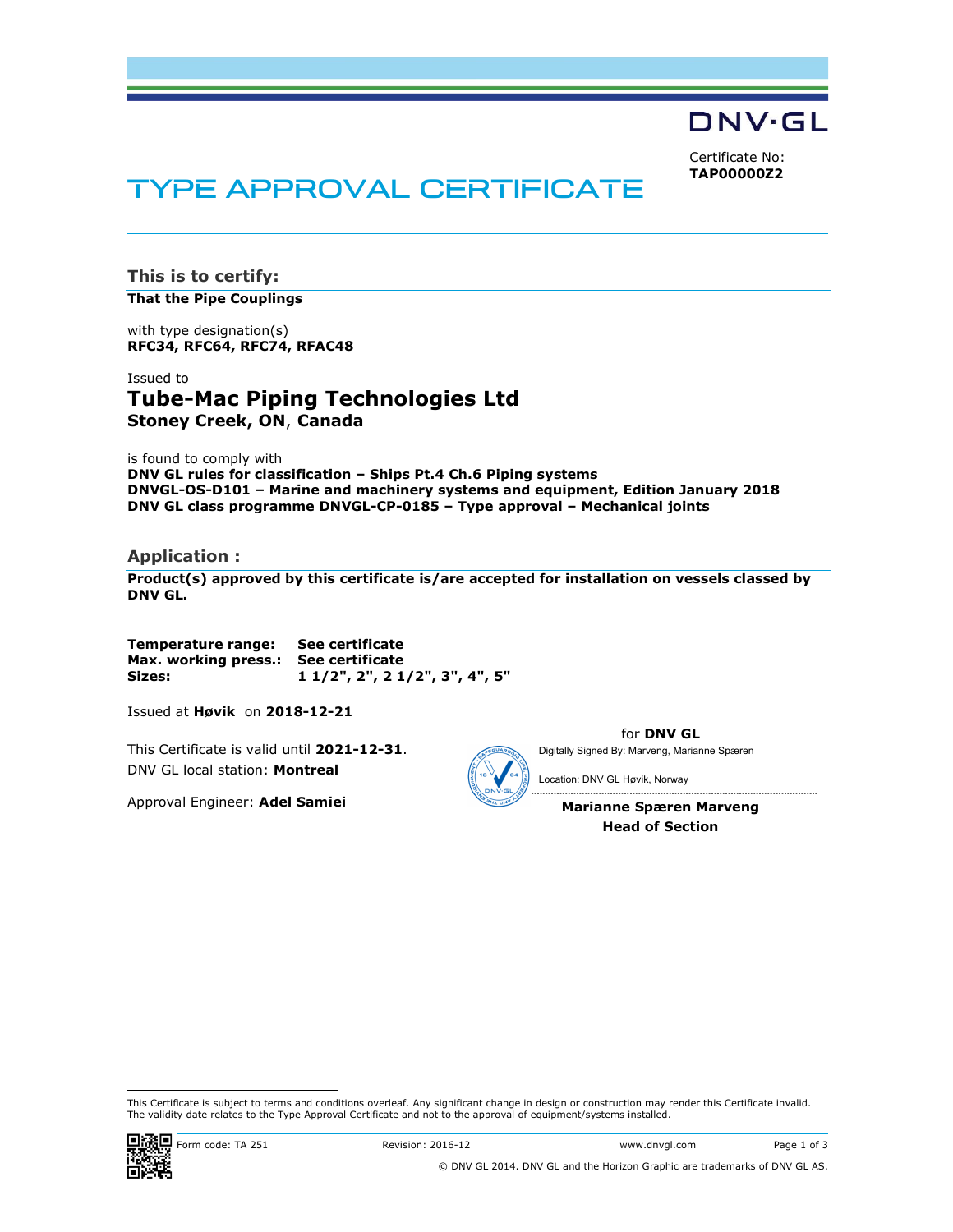Job Id: 262.1-017491-2 Certificate No: TAP00000Z2

# Product description

The coupling is designed with retain ring in grooved pipe, loose flange with o-ring seals in seal plate. Flanges RFC34, DN38, DN51, DN64, DN76 drilled to ISO 6162-1 Flanges RFC64, DN38, DN51 drilled to ISO 6162-2 Flanges RFC74, DN64, DN76, DN100 drilled to ISO 6164 Flanges RFAC48, DN115, DN127 drilled to TM1 property – 8 bolt standard

#### Materials:

Pipe: E235 & E355 (EN10305-4), 1.4401, 1.4404 & 1.4462 (EN10216-5) Flange: S355J2+N (EN10025), AISI C1045, ASTM A519 1026, 1.4401, 1.4404 & 1.4462 (EN10028-7)<br>AISI 302 Retain Ring: Bolt and nut: ISO898-1 Grade 10.9 min., SAE J429 Grade 8 min. Bolt and nut for 350 bar RFAC48-450/500/600: Brighton MET L9, min tensile 180 Ksi. O-ring material: Nitrile (Buna N), Fluoroelastomer (Viton)

# Application/Limitation

maximum working pressure:

| Part No.  |    | Size               | Pressure |  |
|-----------|----|--------------------|----------|--|
|           | DN | inch               | Rating   |  |
| RFC34-150 | 38 | $1\frac{1}{2}$     | 210      |  |
| RFC34-200 | 51 | $2^{\prime\prime}$ | 210      |  |
| RFC34-250 | 64 | $2\frac{1}{2}$     | 175      |  |
| RFC34-300 | 76 | 3''                | 140      |  |
| RFC64-150 | 38 | $1 \frac{1}{2}$    | 420      |  |
| RFC64-200 | 51 | $2^{\prime\prime}$ | 420      |  |

| Part No.  | Size |                 | Pressure | Part No. |            |     | Size               | Pressure |
|-----------|------|-----------------|----------|----------|------------|-----|--------------------|----------|
|           | DΝ   | inch            | Rating   |          |            | DN  | inch               | Rating   |
| RFC34-150 | 38   | $\frac{1}{2}$ " | 210      |          | RFC74-250  | 64  | $2\frac{1}{2}$     | 400      |
| RFC34-200 | 51   | ን″              | 210      |          | RFC74-300  | 76  | 3''                | 400      |
| RFC34-250 | 64   | $2 \frac{1}{2}$ | 175      |          | RFC74-400  | 100 | $4^{\prime\prime}$ | 400      |
| RFC34-300 | 76   | 3''             | 140      |          | RFAC48-450 | 115 | $4\frac{1}{2}$     | 275      |
| RFC64-150 | 38   | 1/2''           | 420      |          | RFAC48-500 | 127 | 5''                | 275      |

Couplings covered by this certificate may be used in piping classes I, II and III in below applications:

| 1) Flammable fluids (flash point $\leq 60^{\circ}$ C) | 6) Sea water $(3)$                                                                      |
|-------------------------------------------------------|-----------------------------------------------------------------------------------------|
| Vent lines (1)                                        | Bilge lines                                                                             |
| Cargo oil lines<br>-                                  | Water filled fire extinguishing                                                         |
| Crude oil washing lines<br>-                          | systems, e.g. sprinkler systems                                                         |
| 2) Inert gas                                          | Non water filled fire extinguishing<br>$\overline{\phantom{a}}$                         |
| Water seal effluent lines                             | systems, e.g. foam, drencher                                                            |
| Scrubber effluent lines                               | systems                                                                                 |
| Main Lines $(1)(2)$                                   | Fire main (not permanently filled)<br>$\overline{\phantom{a}}$                          |
| Distribution lines (1)                                | Ballast system                                                                          |
| 3) Flammable fluids (flash point $> 60^{\circ}$ C)    | Cooling water system<br>$\overline{\phantom{0}}$                                        |
| Cargo Oil lines (1)                                   | Tank cleaning services<br>-                                                             |
| Fuel oil lines (2)                                    | Non-essential systems<br>-                                                              |
| Lubricating oil lines (2)<br>$\overline{\phantom{a}}$ | Sanitary/drains/scuppers<br>7)                                                          |
| Hydraulic oil (2)                                     | Deck drains (internal) (4)                                                              |
| Thermal oil $(2)$                                     | Sanitary drains                                                                         |
| 4) Fresh water                                        | Scuppers and discharge                                                                  |
| Cooling water system                                  | (overboard)                                                                             |
| Condensate return                                     | 8) Miscellaneous                                                                        |
| Non-essential system<br>$\overline{\phantom{a}}$      | Starting/Control air                                                                    |
| 5) Sounding/vent                                      | Service air (non-essential)<br>$\overline{\phantom{a}}$                                 |
| Water tanks/Dry spaces                                | <b>Brine</b>                                                                            |
| Oil tanks (f.p. $> 60^{\circ}$ C) (2)                 | CO <sub>2</sub> system                                                                  |
|                                                       | Steam                                                                                   |
| (1)<br>Only in pump rooms and open decks.             |                                                                                         |
| (2)                                                   | Not inside machinery spaces of category A or accommodation spaces. May be accepted in   |
|                                                       | other machinery spaces provided the joints are located in easily visible and accessible |

positions. (3) Please consider that Carbon Steel and Stainless steel grade 316 are not seawater